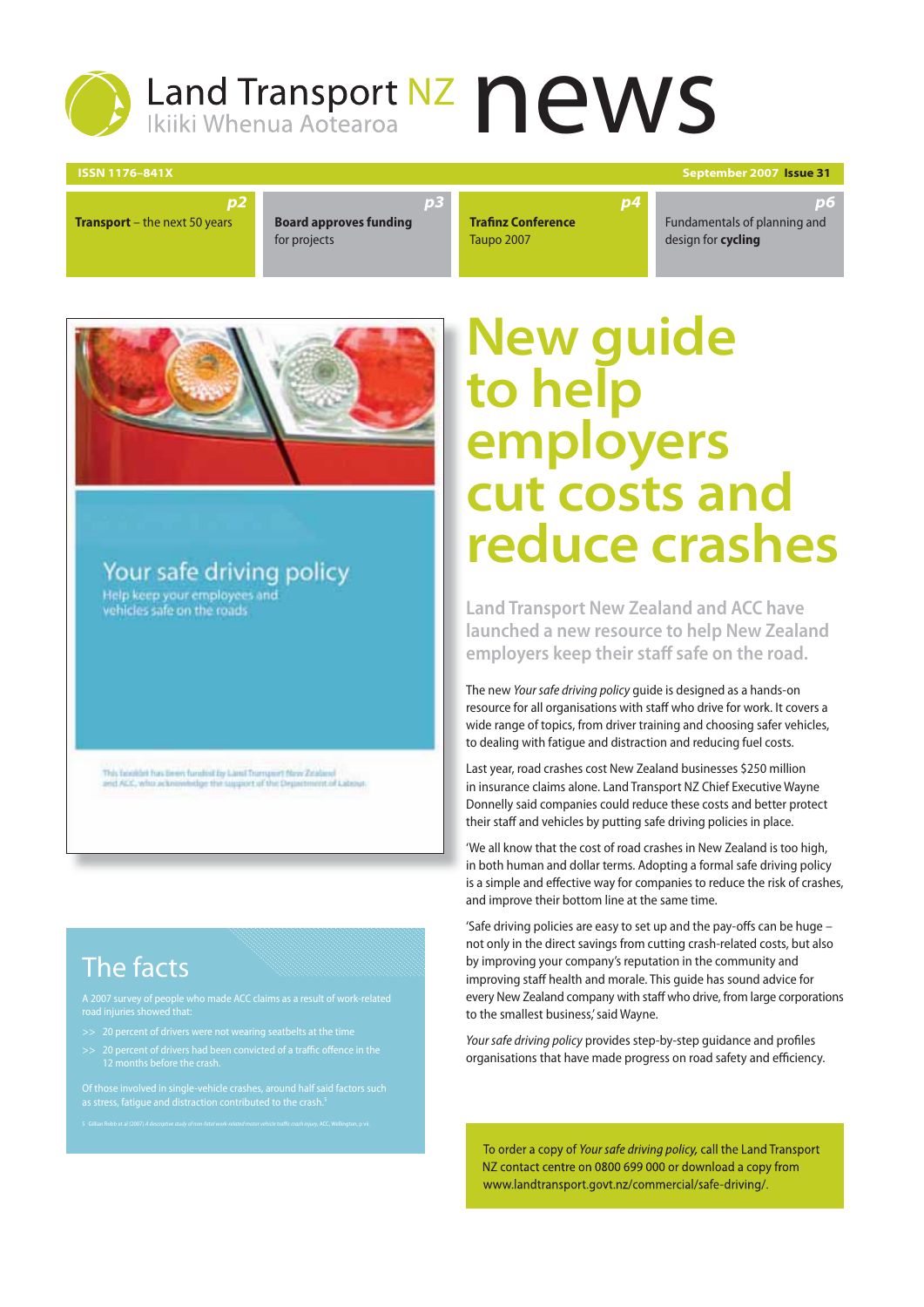## **Transport – the next 50 years**



**Over 600 delegates from around the world convened in Christchurch recently for an international conference on the future of transport.** 

Organised by Land Transport NZ, the Ministry of Transport, Transit New Zealand, the Civil Aviation Authority, Maritime New Zealand and Local Government New Zealand, Transport – the next 50 years offered participants three days of presentations from local and international speakers, trade displays and technical tours to local transport-related areas of interest.

Minister of Transport Annette King opened the conference with a presentation examining the 'tyranny of congestion', detailing the unprecedented amount of funding that has been committed to our transport systems, and noting that alternative transport modes will be crucial to solving some of our transport issues in the future.

'The Government is investing heavily to address severe congestion, but we can't just build our way out of it. We need balance across a range of approaches, including public transport, walking, cycling, additional roads and possibly demand management on roads, to reduce congestion meaningfully – even in a time of dynamic growth.

'We need a transport system that provides choice in terms of modes to meet the future needs of all transport users, including our exporters, and that goes a long way to ensuring our future economic prosperity. As Transport Minister, I am committed to working to achieve this,' said Minister King.

On the second day of the conference, Prime Minister Helen Clark spoke about the need for New Zealand to be more environmentally focused and sustainable in our approach to developing good transport systems.

'Imagining the shape of good transport systems in the next 50 years requires good forecasting and analysis, based on the best possible information about economic, social, demographic and technological change – combined with an acute awareness of the ecological constraints within which we will be operating,' the Prime Minister said.

She also commented that 'the way in which we shape our transport system can contribute profoundly to making New Zealand overall more sustainable' and 'the sustainability challenge is a defining issue for the twentyfirst century', before issuing the challenge 'that New Zealand aspire to be a truly sustainable nation and be the first country in the world to become carbon neutral'.

Other topics discussed by keynote speakers included:

- the effect of climate change on our transport systems – what we can do now to mitigate the results from extreme weather patterns in the future
- key risks for transport in New Zealand, including the impact of climate change on food miles, tourism and the spread of infection
- increased population and urbanisation
- increased mobility and people making longer trips on the road
- how containers have revolutionised the freight industry
- the need to get better at forecasting
- the increase of  $CO<sub>2</sub>$  emissions as transport uses more energy
- worldwide policies around transport issues, sustainability, safety and the environment
- congestion around ports on land and at sea
- Smart Growth integrated sustainable land use and transport (people and services being closer together and reducing the need for car travel).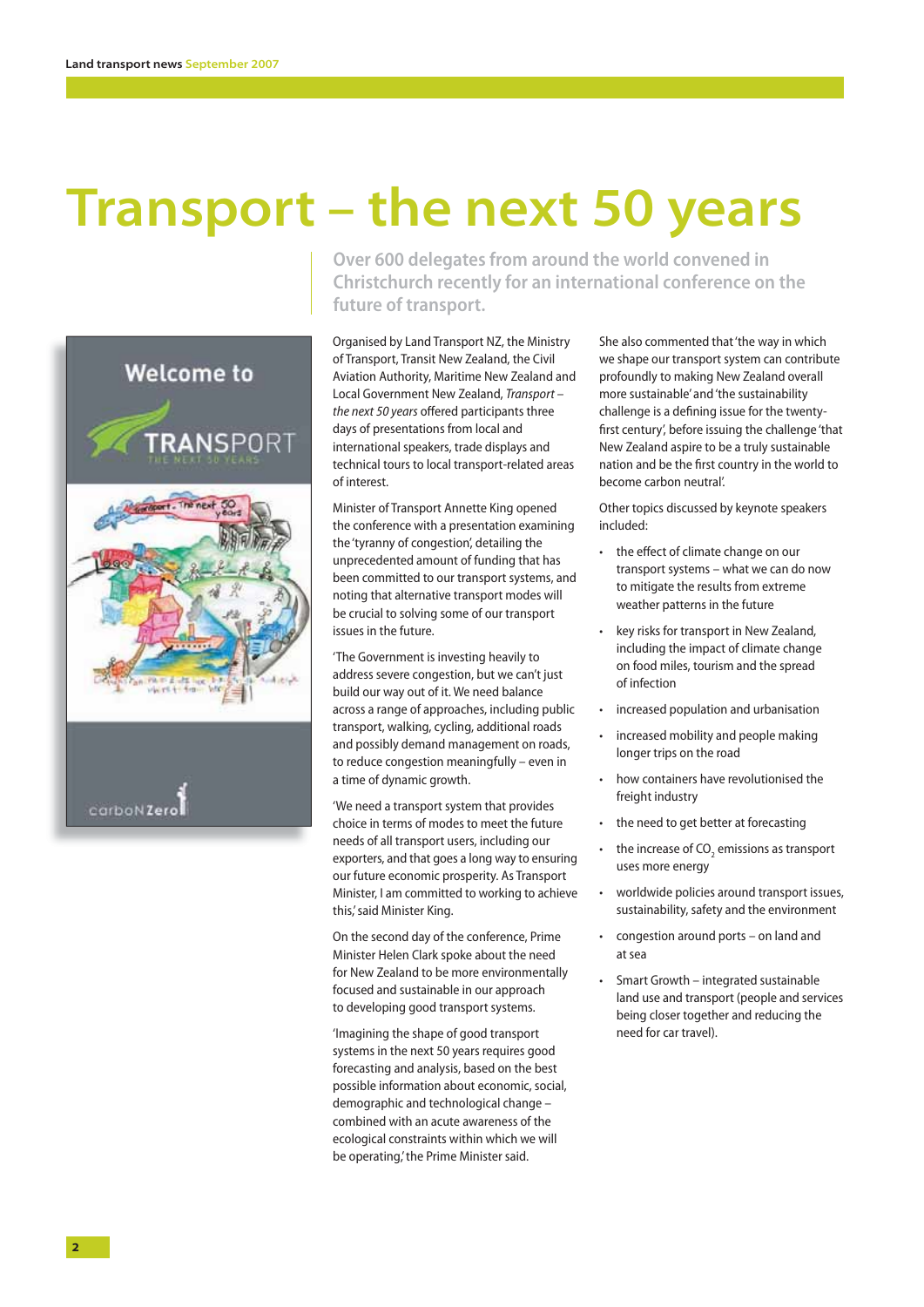## **Board approves funding for projects**

**Last month, the Land Transport NZ Board approved funding for several projects around the country. Land Transport NZ will**  allocate \$2.4 billion this financial year to improve land transport.

### **Piarere to Oak Tree Bend (construction funding)**

Construction of a 4.3 km realignment of State Highway 1 to the south of the SH 1/ SH 29 junction will improve safety and reduce travel times over a length of road recognised as a strategic corridor with a high crash rate. A series of tight radius curves will be brought into line with road standards more consistent with lengths to the north and south.

### **SH 1 – Rangiriri Bypass (design funding)**

The bypass comprises 4.8 km of a new fourlane road bypassing the existing stretch of SH 1, which currently passes through the township. Currently, this section of state highway comprises a series of small radius curves that limit traffic-passing opportunities and cause traffic in most places to bottleneck by gathering behind slower vehicles. As an interim safety measure, a wire rope barrier has been installed to reduce the potential for head-on collisions.

### **Nelson City – footpaths**

Funding was approved for the Nelson City Council to carry out a four-year programme of designing and constructing footpaths on streets that have no pedestrian facilities.

In 2005, the council developed a pedestrian strategy to increase walking as one of the preferred modes of transport. The four-year programme is part of a long-term plan to provide 23 km of streets with footpaths and is targeting key streets within a 1 km walking distance of schools, businesses, centres of employment and shopping centres.

The programme will address a potential safety problem for pedestrians as well as provide for new walking trips along narrow and windy urban roads in Nelson. This programme is complemented by the council's safe journey to school studies, sustainable transport promotions and walk to school promotions.



### **ARTA integrated ticketing project**

The Board also approved funding for the Auckland Regional Transport Authority (ARTA) to complete their investigation of options for integrated ticketing. Integrated ticketing will enable passengers to purchase a single ticket for travel when using bus and rail services in the Auckland region. The project is part of the Auckland Passenger Transport Network Plan to increase the total number of public transport trips to 100 million per year by 2016.

### **Operator Rating System on the road**

**Land Transport NZ staff will be travelling the length of the country to deliver presentations on the Operator Rating System to transport service licence holders this month.**

On the road: September 2007 will explain how operator ratings will be calculated and when the first ratings will be made public, and outline upcoming legislative changes.

The Operator Rating System will be in place by mid-2009, providing Land Transport NZ and the New Zealand Police with ratings that can be used to target resources more effectively within the commercial transport industry.

For more information, visit www.landtransport.govt.nz/commercial/ operator-rating-system/on-the-road.html.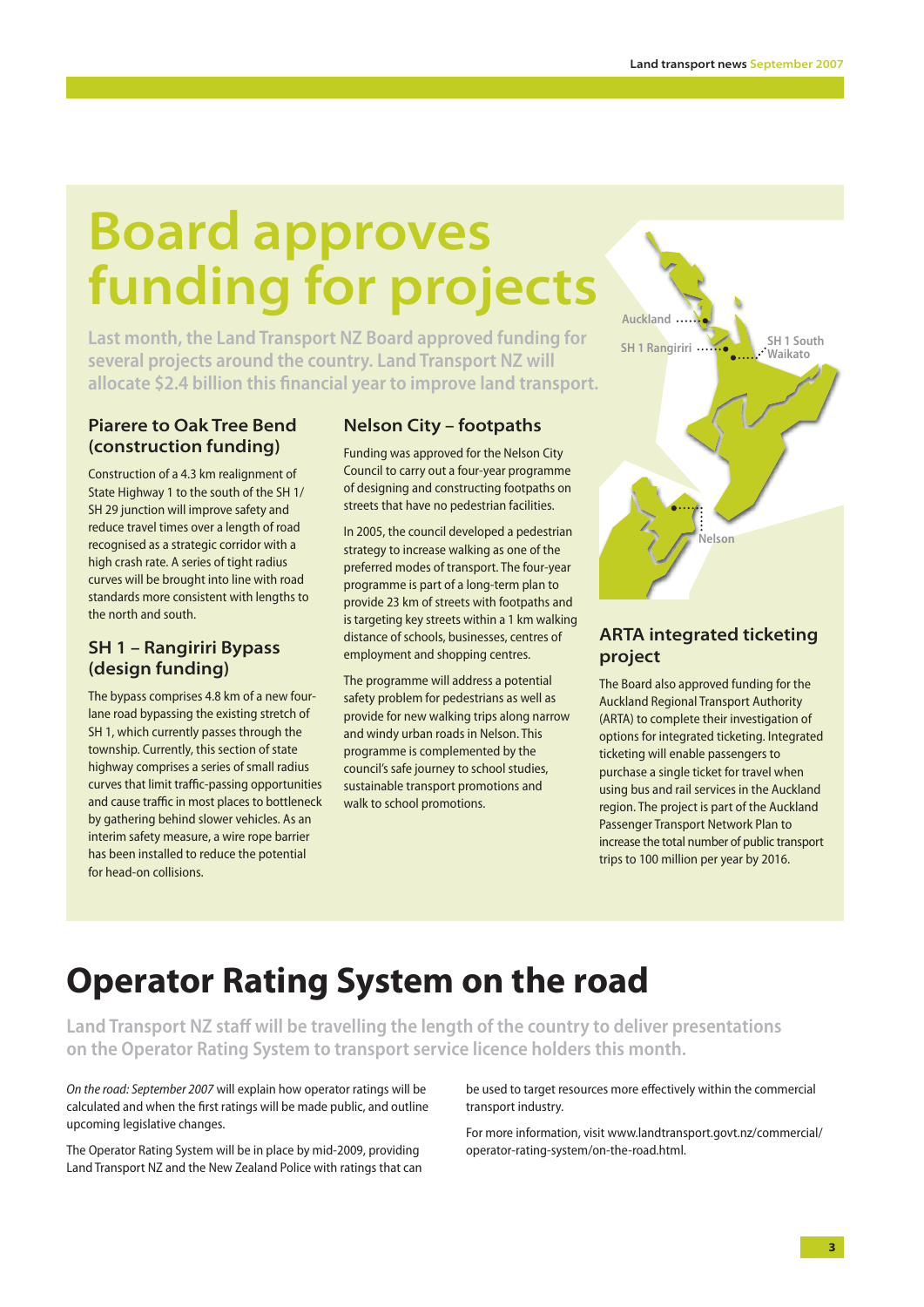

**The Hon Harry Duynhoven, Minister for Transport Safety, launched the redeveloped RoadSense – Ata Haere strategy and the RoadSmart DVD with Central Schools in New Plymouth at Pukekura Race Track on 3 September.**

### **Improved school road safety strategy up and running**

The redeveloped RoadSense – Ata Haere strategy is now up and running in 158 schools around the country. RoadSense is an educational resource to help primary and intermediate schools integrate road safety lessons into the existing curriculum. The goal of the programme is to reduce the number of children killed and injured on New Zealand roads.

RoadSense is a joint partnership between Land Transport NZ and the New Zealand Police, delivered by facilitators contracted by Educating NZ. RoadSense supports the delivery of road safety in selected primary and



intermediate schools, located in areas with high rates of child injury from road crashes.

The new strategy was developed with the help of participating schools, and was officially rolled out earlier this month at the start of the third school term.

RoadSense focuses on teaching practical road safety lessons through the health and physical education curriculum, and has strong links with the Road Safe Series developed by the Police. A sustainable transport unit has also been developed for the new RoadSense strategy.

A RoadSmart DVD has also been developed as a teaching tool to complement RoadSense and to support schools not currently supported by a facilitator. The DVD will be made available to existing RoadSense schools and to other schools through Police Education Officers.

For more information on RoadSense or to view the new RoadSense handbook, visit www.roadsense.govt.nz.

### **Trafinz does sustainability**

**'Sustainability – Just Doing It' was the theme at the 2007 conference of the New Zealand Local Authority Traffic Institute (Trafinz), held in Taupo from 12 to 15 August.** 

Representing local authority views on road safety and traffic management in New Zealand, Trafinz exists to lobby government and influence decision making on road safety and traffic issues. It also acts as a forum for collectively pursuing traffic issues of interest to local authorities, and for sharing information and advice.

This year, Land Transport NZ partnered with Trafinz to integrate communityfocused education and travel planning into the conference agenda.

Participants at the four-day conference enjoyed a full and diverse programme that included speakers from England and the European Union, Australia and New Zealand. Topics discussed included the importance of partnerships, integrating education and engineering, and the need for attention to value for money.

The range of presenters and participants at the conference included MPs, mayors, business innovators, councillors, community groups and school children, engineers, educators and police.

A highlight of the conference was a performance by children from Wairakei Primary School, where every week 135 students 'Walk on Wednesday' as part of the school's philosophy of promoting sustainability to make a difference in their local community.



**Wairakei Primary School children perform at Trafinz**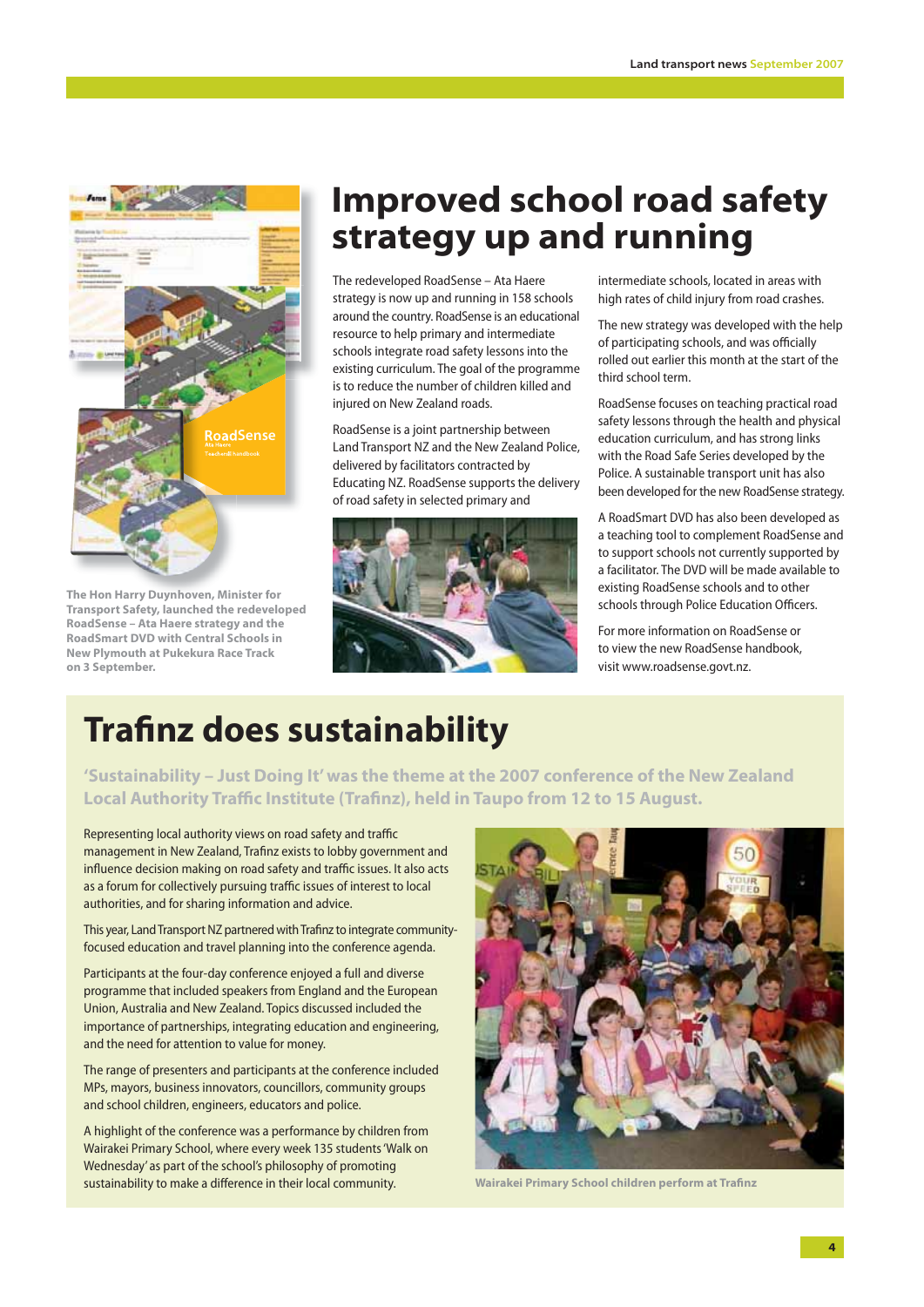## **Land Transport NZ Board takes trip to Christchurch**

**Members of the Land Transport NZ Board got a fi rst-hand look at several key regional transport projects in the pipeline on a recent visit to Christchurch.**



Accompanied by Chief Executive Wayne Donnelly, members of the senior leadership team and regional staff, the Board visited several sites and spoke to key stakeholders about important initiatives, including: the Christchurch southern motorway extension; the Woodend Bypass; Pegasus Bay township and the northern arterial route; and the Lincoln to Prebbleton cycle trail.

Pegasus Bay, a township just past Woodend, is the site of a planned development of between 1500 and 1800 new houses. The main access into the township is from State Highway 1, and the Board members were keen to look at the impact that many new residential dwellings would have on the highway.

The Board also heard presentations from the five partners of the Greater Christchurch Urban Development Strategy (UDS) – Environment Canterbury, Transit New Zealand, the Selwyn District Council, the Waimakariri District Council and the Christchurch City Council. The UDS takes a long-term outlook (to 2041) and provides a comprehensive context for decision making, including the location of future housing, the development of activity centres, the provision of areas for new employment and the impact of land use change on transportation networks.

The Board also got to experience a roadside commercial vehicle compliance survey first hand.

The onsite survey took place on Johns Road, a main arterial route used heavily by commercial vehicles travelling around the city as well as between industrial sites within Christchurch. All heavy motor vehicles were stopped and compliance checks carried out, including inspections of vehicles, driver licences, logbooks, road user charges (RUC) certificates, safety belts, load weights and security, and the management of dangerous goods.

The survey gave the Board an overview of how the compliance of heavy vehicles is regulated as part of the drive to create a level playing field for all commercial operators, and an understanding of the complexity of freight and people movement in the area. The Board was struck by the high quality of most vehicles and the positive attitude of drivers towards the work Land Transport NZ is doing in this area.

The Board was briefed on other issues during their visit through a presentation from Inspector Derek Erasmus, Road Policing Manager for Canterbury, outlining key issues for road policing in the Canterbury region, and a presentation on the proposed new Christchurch City Bus Exchange.